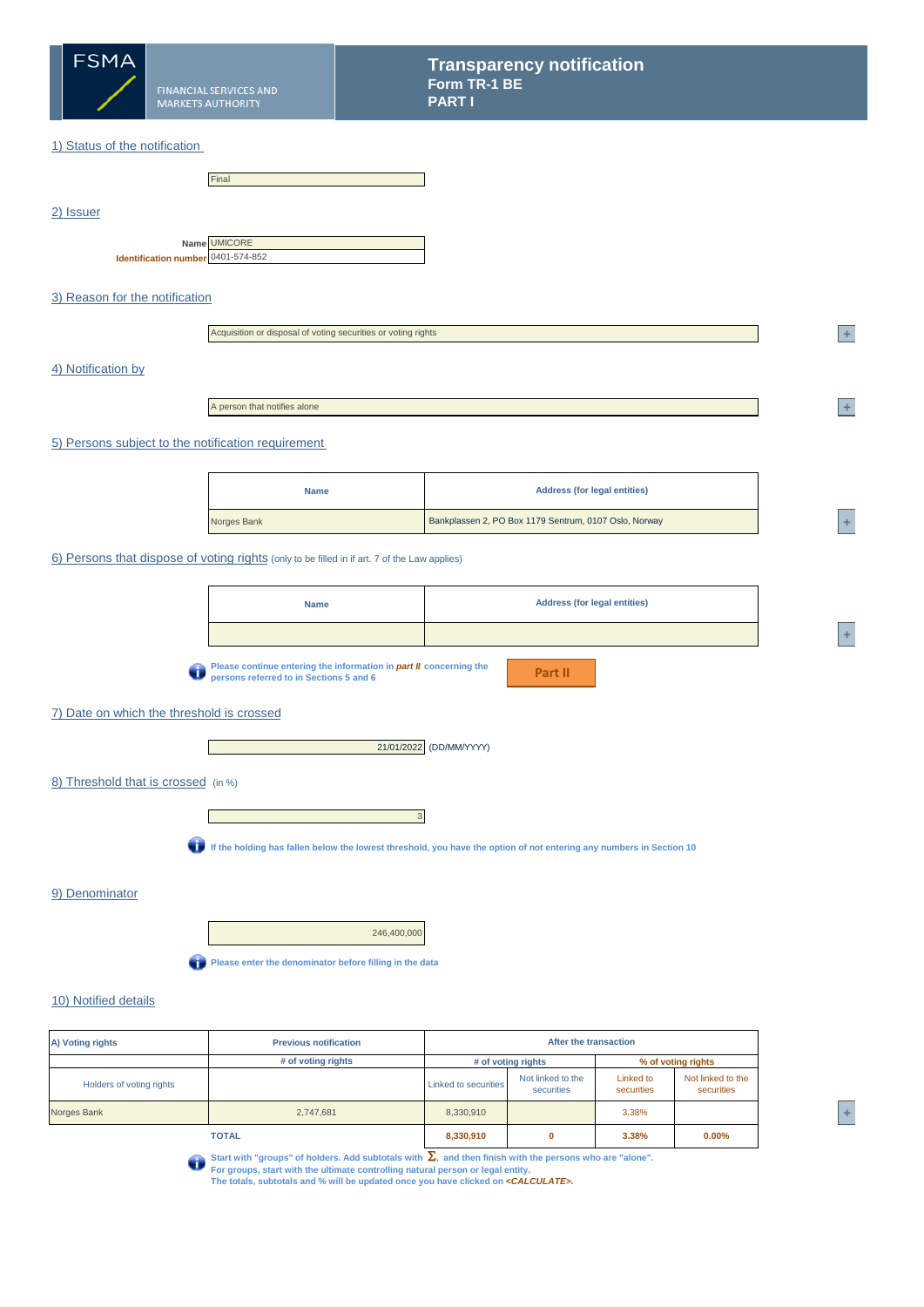| <b>TOTAL (A &amp; B)</b>                                                          |                                     |                        | # of voting rights                | % of voting rights                                                                 |                    |                   |   |
|-----------------------------------------------------------------------------------|-------------------------------------|------------------------|-----------------------------------|------------------------------------------------------------------------------------|--------------------|-------------------|---|
| The totals will be updated once you have clicked on <calculate><br/>Œ</calculate> |                                     |                        |                                   |                                                                                    |                    |                   |   |
| <b>TOTAL</b>                                                                      |                                     |                        |                                   |                                                                                    | 0.04%              |                   |   |
| <b>Norges Bank</b>                                                                | Shares on loan (right to recall)    |                        | At any time                       | 100,998                                                                            | 0.04%              | physical          | ÷ |
| <b>Holders of equivalent</b><br>financial instruments                             | <b>Type of financial instrument</b> | <b>Expiration date</b> | <b>Exercise period or</b><br>date | # of voting rights<br>that may be<br>acquired if the<br>instrument is<br>exercised | % of voting rights | <b>Settlement</b> |   |
| After the transaction<br><b>B) Equivalent financial instruments</b>               |                                     |                        |                                   |                                                                                    |                    |                   |   |

### 11) Full chain of controlled undertakings through which the holding is effectively held, if applicable



**CALCULATE 8,431,908 3.42%**

### 12) In case of proxy voting for only one GM

| Holder                     | will cease to hold /<br>will hold again | voting rights as of | (DD/MM/YYYY) |
|----------------------------|-----------------------------------------|---------------------|--------------|
| 13) Additional information |                                         |                     |              |
|                            |                                         |                     |              |
|                            |                                         |                     |              |
|                            |                                         |                     |              |
|                            |                                         |                     |              |